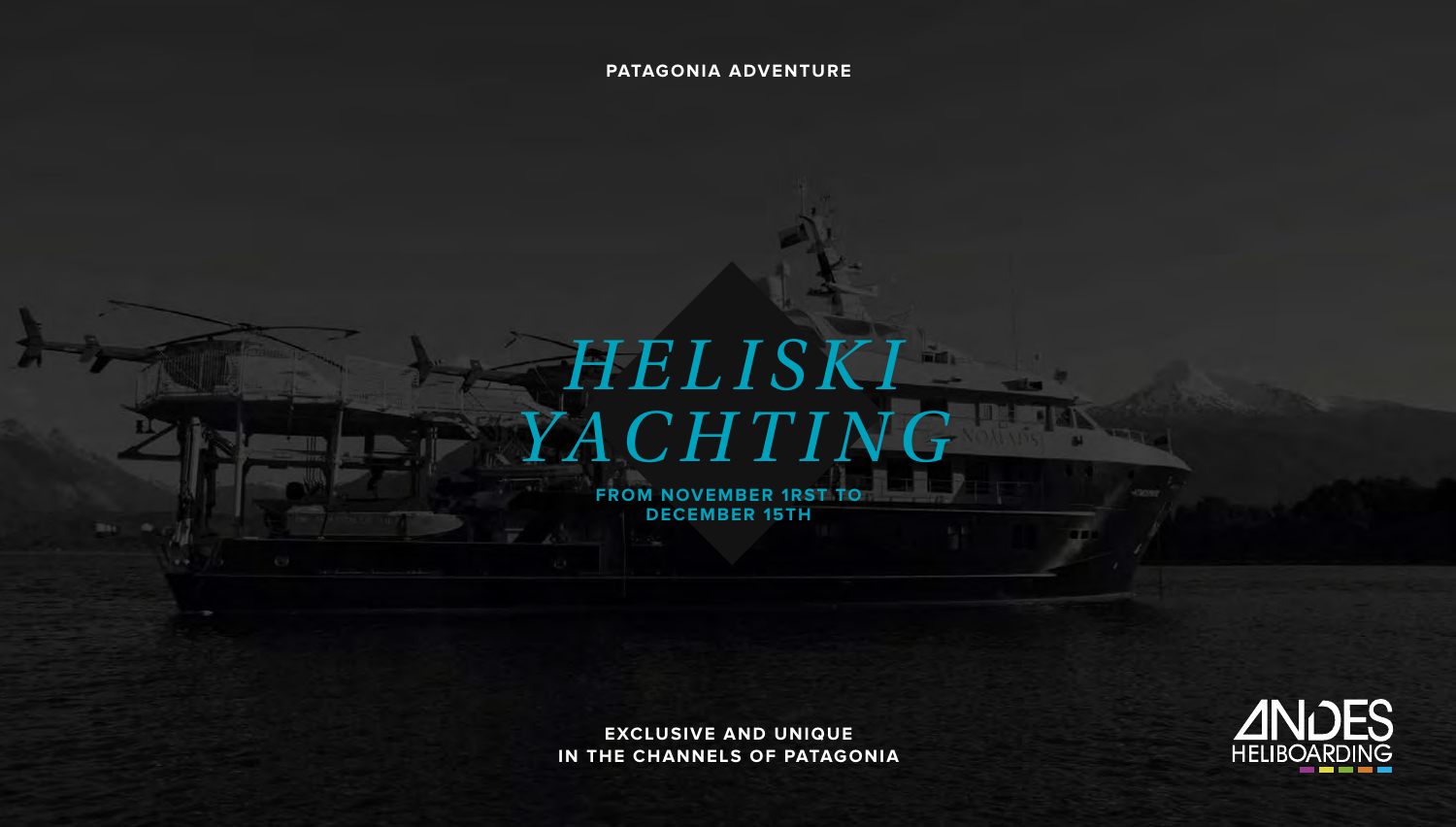# **FROM THE ATMOSPHERE YACHT FLY TO EXCLUSIVE LOCATIONS IN THE ANDES AND COASTAL MOUNTAIN RANGE OF PATAGONIA.**

**Continued American Continued Avenue** 

**SKI ON A UNIQUE SPECIAL TERRAIN OVERLOOKING THE SEA AND WITH PANORAMIC VIEWS OF GLACIERS AND FJORDS.** 

**THE ONLY PLACE OF THE WORLD WHICH OFFERS SUCH A SPECTACULAR COMBINATION OF UNTOUCHED HELISKI TERRAIN, ADRENALINE PACKED ADVENTURE AND BREATH-TAKING LANDSCAPES.**

**PERFECT ADVENTURE FOR A GROUP OF FRIENDS OR FAMILY OF HELI SKIERS AND NON HELI SKIERS.**

*L I V E O N E O F A KIND E X P E R I E N C E*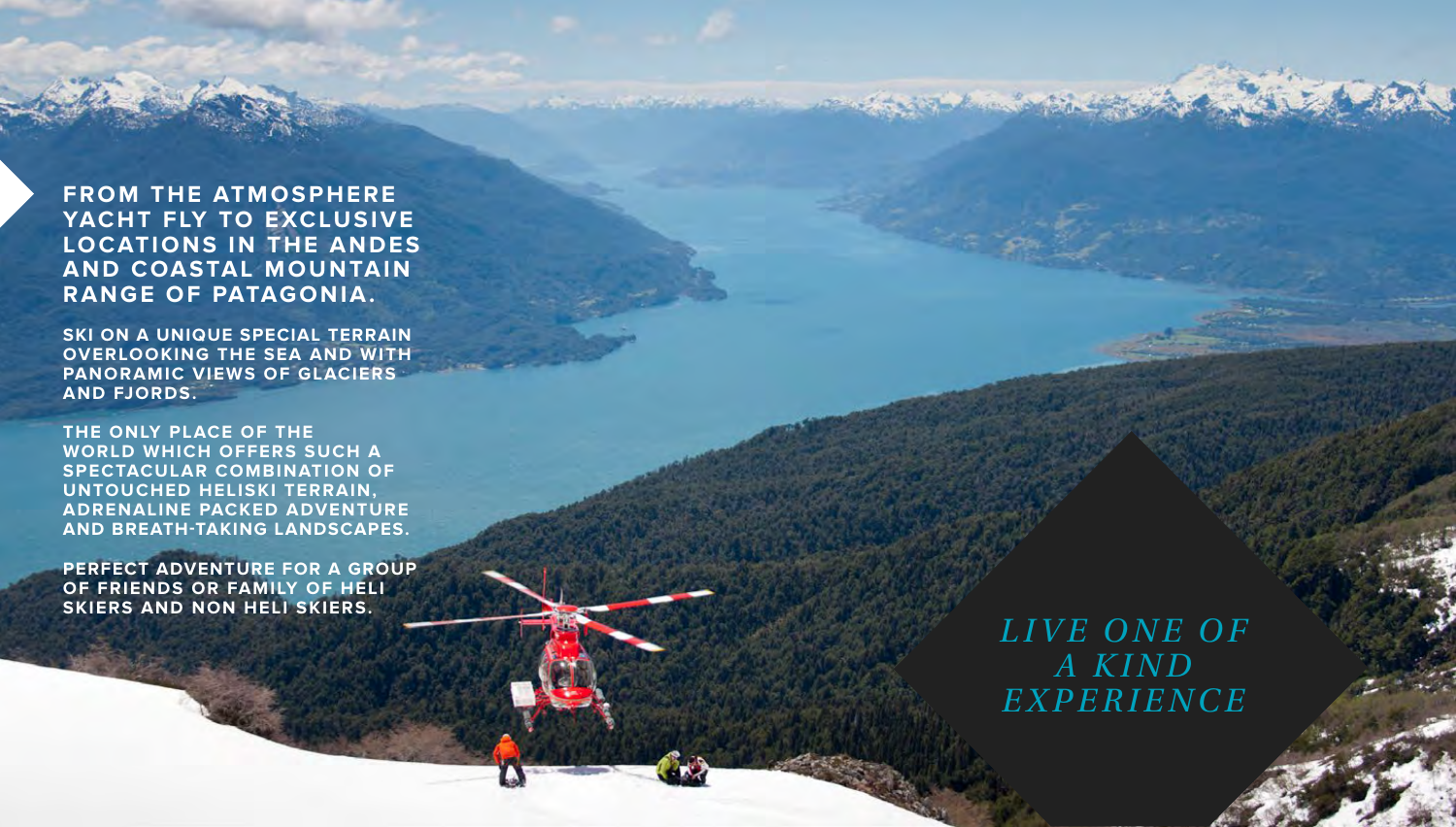# *ON BOARD*

# **AMENITIES ON BOARD:**

**SAUNA, MASSAGES & THALASSOTHERAPY SESSIONS**

# **GRAND CLASS SERVICE ON BOARD:**

**OPEN BAR, EXCELLENT GASTRONOMY, ONE OF THE BEST CHILEAN WINES, AND SPECIALIZED ATTENTION.**



# **ACTIVITIES:**

# **SPORT ACTIVITIES:**

**FISHING AND FLY FISHING, STAND-UP PADDLE, RAFTING, SKI-TOURING, TREKKING, KAYAKING, HORSEBACK RIDING, RIB SPEEDBOAT AND JETBOATING.**

# **WILDLIFE ACTIVITIES:**

**WILDLIFE WATCHING: BIRDS, SEA LIONS, WHALES, DOLPHINS, PENGUINS, KILLER WHALE, ETC … HOT SPRINGS**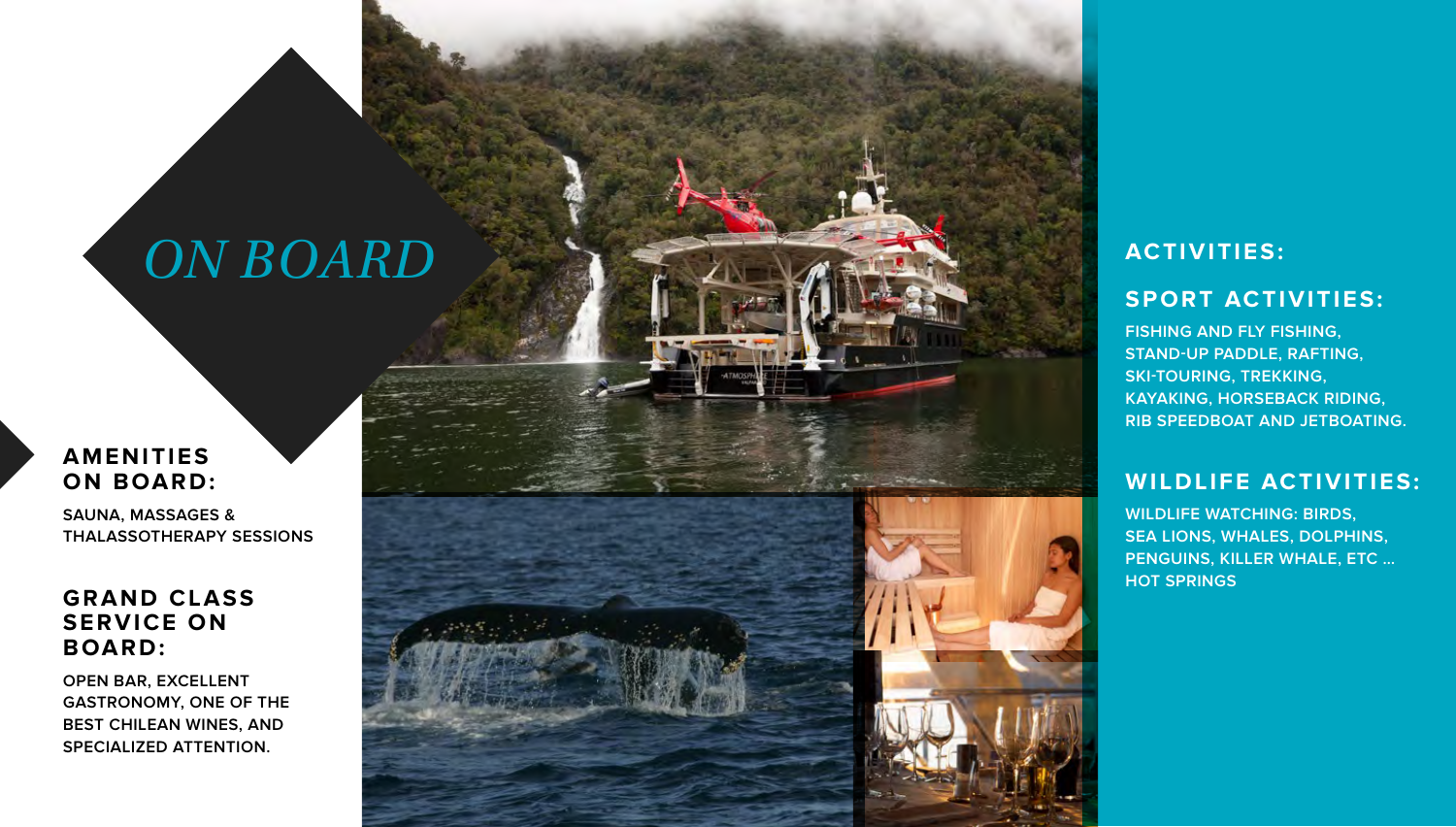# *PROGRAM*

**NAVIGATE THE PATAGONIAN FJORDS, RIDE EACH DAY A NEW VOLCANO, CONTEMPLATE MAJESTIC GLACIERS, ENJOY THE WARMTH OF HOT SPRINGS …** 

## **DAY 1**

- **•** Arrival to **Puerto Montt**
- **•** Pick up at the airport and transfer by private transportation to the Marina
- **•** Welcome drink with Andes Heliboarding and Nomads of the Seas Team
- **•** Presentation of the program of the week and Security briefing with the guides and Pilots
- **•** Delivery of the gear and safety equipment (ski, snowboards , Abs airbagpack with Shovel, probe and ARVA)
- **•** All the equipment necessary for the wildlife activities will be provided on board before each activity.
- **•** Departure from Puerto Montt before dinner.
- **•** Dinner on board
- **•** Navigation during the night

### **DAY 2**

- **•** Wake up in **the bay of the Yate Volcano**
- **•** Breakfast
- **•** Heliski on the Yate Volcano
- **•** Snack gourmet for lunch during the heliski day
- In the afternoon: Wildlife activities
- **•** End of the day: Spa, massage, jacuzzi
- **•** Cocktail and dinner on board
- **•** Night Navigation

### **DAY 3**

- **•** Wake up in **the bay of the Calbulco Volcano**
- **•** Breakfast
- **•** Heliski on the Calbulco Volcano
- **•** Pic nic on the White sand bank prepared by our Chef
- **•** In the afternoon: Wildlife activities: jet boat, kayaking, wildlife watching…
- **•** End of the day on board: Spa, massage, jaccuzi
- **•** Cocktail and dinner on board
- **•** Nocturne navigation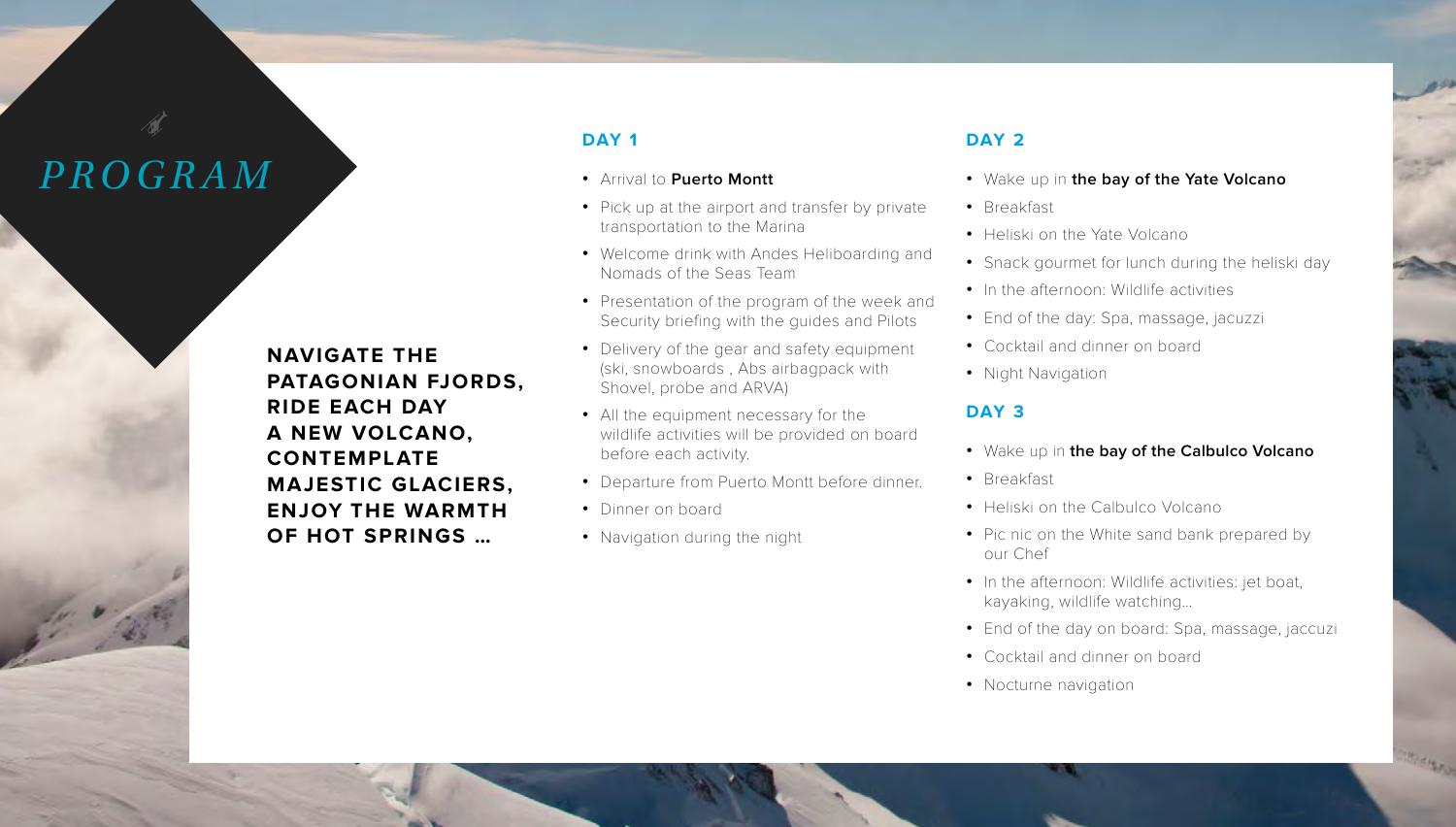# **DAY 4 & 5**

- **•** Wake up in **the Corcovado Bay**
- **•** Breakfast
- **•** Heliski on the Corcovado Volcano
- **•** Snack gourmet for lunch
- **•** Afternoon: Hot springs, Wildlife activities such as trekking, ski touring, kayaking, wildlife watching, stand up paddle, etc..
- **•** End of the day on board: Spa, massage, jaccuzi
- **•** Cocktail and dinner on board
- **•** Nocturne navigation

# **DAY 6**

- **•** Wake up in **the Bay of the Titoc Cordillera**
- **•** Breakfast
- **•** Heliski day
- **•** Snack gourmet for lunch
- **•** Afternoon: Wildlife activities such as fly fishing, trekking, ski touring, kayaking, wildlife watching, stand up paddle, etc..
- **•** End of the day on board: Spa, massage, jaccuzi
- **•** Cocktail and dinner on board
- **•** Nocturne navigation

### **DAY 7**

## **BACK UP DAY FOR HELISKIING IN CASE OF BAD WEATHER DURING THE WEEK**

- **•** Breakfast
- **•** Visit of an autochthone family in the wone of termas de porcelana
- **•** Hot springs
- **•** Typical Chilena "Cordero al Palo" prepared by the Mapuche family in their "Quincho patagónico"
- **•** Back on board, spa, jacuzzi, massage
- **•** Cocktail
- **•** Projection of the images of the week
- Dinner and night on board
- **•** Nocturne navigation

# **DEPARTURE DAY:**

- **•** Wake up in **the Puerto Montt Bay.**
- **•** Breakfast
- **•** Transfer to the Puerto Montt airport.

**THIS PROGRAM COULD BE ADAPTED ACCORDING TO THE WEATHER CONDITIONS**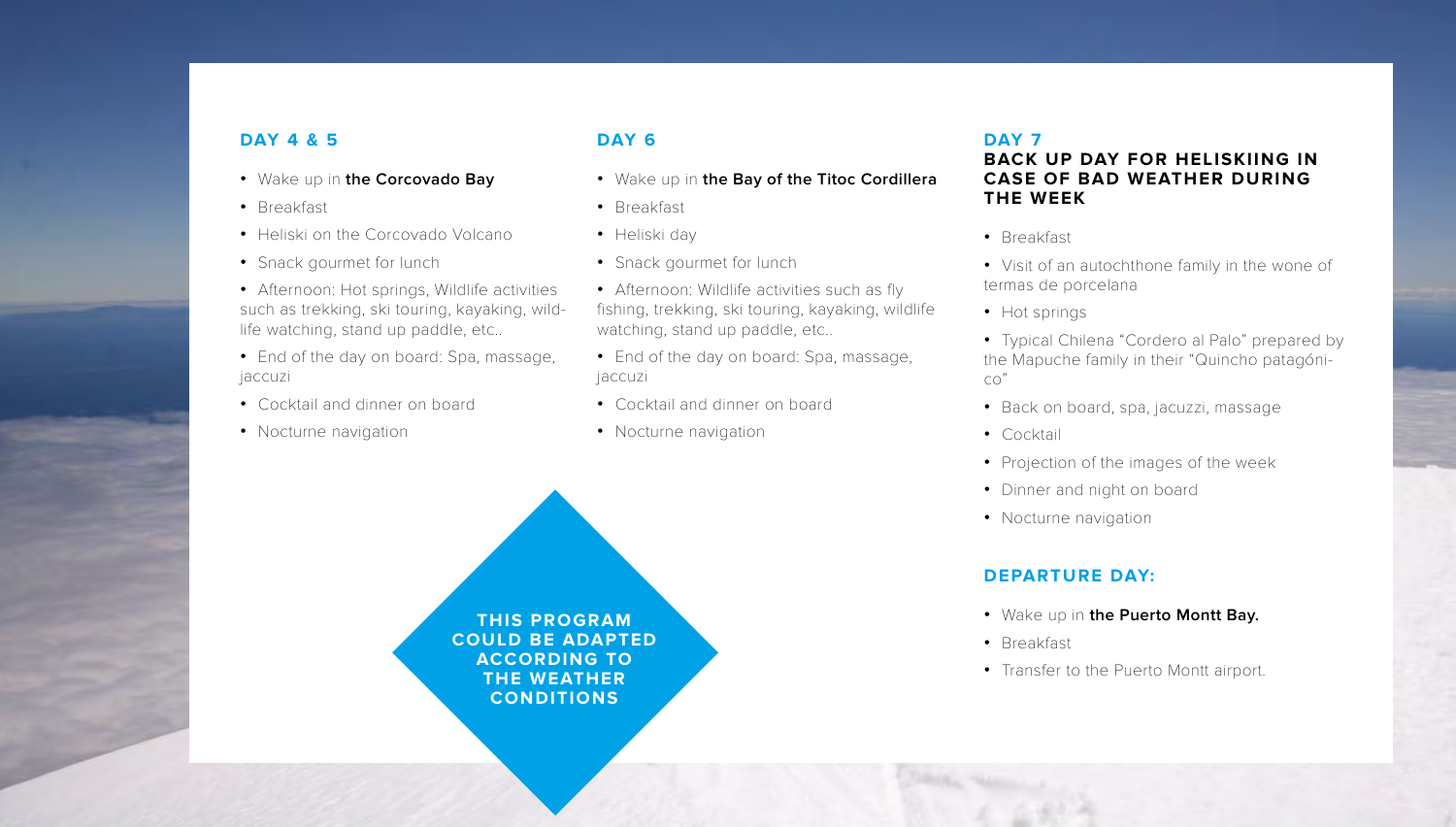# *YACHT SPECIFICATION*

Year of construction: 2006 Built with stell hull and Aluminium superstructure Length: 147,64ft /45m Beam : 32,81ft/10m Draft: 12,47ft/3,8m Gross tonnage: 685 tonnes Cruising speed: 13 Knots Constructor: Asenav Interior Designed by: Enrique Concha B. & Disenadores Asociados





# **PERFECT COMBINATION OF PERFORMANCE AND LUXURY**

# **CAPACITY:**

**22 GUESTS + 6 HELISKI CREW + UP TO 32 CREW ONBOARD**

# **ROOMS:**

**1 MASTER SUITE, 2 MATRIMONIAL ROOM AND 11 DOUBLE**

# **AMENITIES:**

**HELIPAD, AIR CONDITIONING, STABILI - ZERS AT ANCHOR, DECK JACUZZI, GYM/ EXERCISE EQUIPMENT**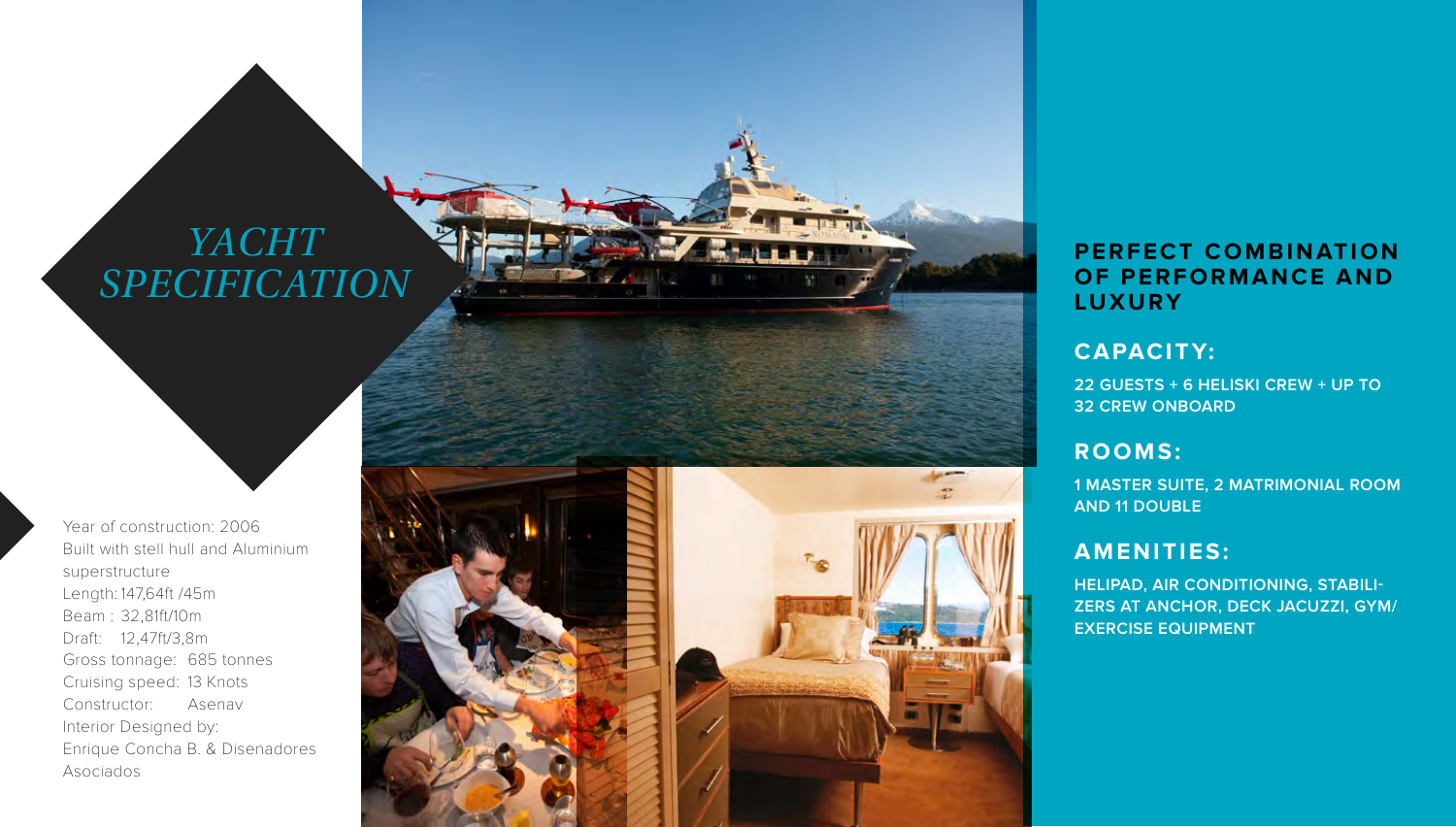#### **CONTACT US FOR A QUOTE**

# *AT M O S P H E R E C H A R T E R RATES*

#### INCLUDED

- **• 6 DAYS OF HELI-SKIING / HELI-SNOWBOARDING**
- **• 2 PRIVATE HELICOPTERS B3 OR BELL 407**
- **• 20 HOURS OF FLIGHT**
- **• EXPERIENCED & PROFESSIONAL UIAGM / IFMGA CERTIFIED HELI-SKI GUIDES**
- **• SAFETY EQUIPMENT, TRANSCEIVER, PROBE, SHOVEL AND ABS AIRBAGPACK**
- **• POWDER SKIS AND/OR SNOWBOARD EQUIPMENT**
- **• 6 NIGHTS LODGING (DOUBLE ROOM) AT OUR DELUXE AND EXCLUSIVE SHIP**
- **• ALL MEALS INCLUDED (BREAKFAST, LUNCH, DINNER, APPETIZERS, HORS D'OEUVRE, OPEN BAR**
- **• ONBOARD ACTIVITIES: SAUNA, THALASSOTHERAPY HOT TUBS**
- **• WILDLIFE ADVENTURES EXPEDITIONS (GUIDED): JET BOATS, ZODIACS, OTHER WATERCRAFT AND/OR HELICOPTER (ACCORDING TO EXPEDITIONS DEFINED BY NOMADS OF THE SEAS)**
- **• PUERTO MONTT GROUND TRANSPORTATION, INCLUDING AIRPORT PICK-UP, EMBARKATION AND DEBARKATION AT ANDES HELIBOARDING GUEST HOUSE RECEPTION.**
- **• 1 NIGHT LODGING (DOUBLE ROOM) IN SANTIAGO HOTEL (RITZ CARLTON, W, SINGULAR OR SIMILAR) BREAKFAST INCLUDED**

#### NOT INCLUDED

- **• PERSONAL ITEMS AND SERVICES (MASSAGES, ALCOHOLIC BEVERAGES UPGRADE, TIPS, LAUNDRY, GIFT SHOP PURCHASES, SATELLITE PHONE) AND EXPENSES INCURRED IN THE CASE OF AN EVACUATION OR RESCUE.**
- **• INTERNATIONAL AND NATIONAL FLIGHT**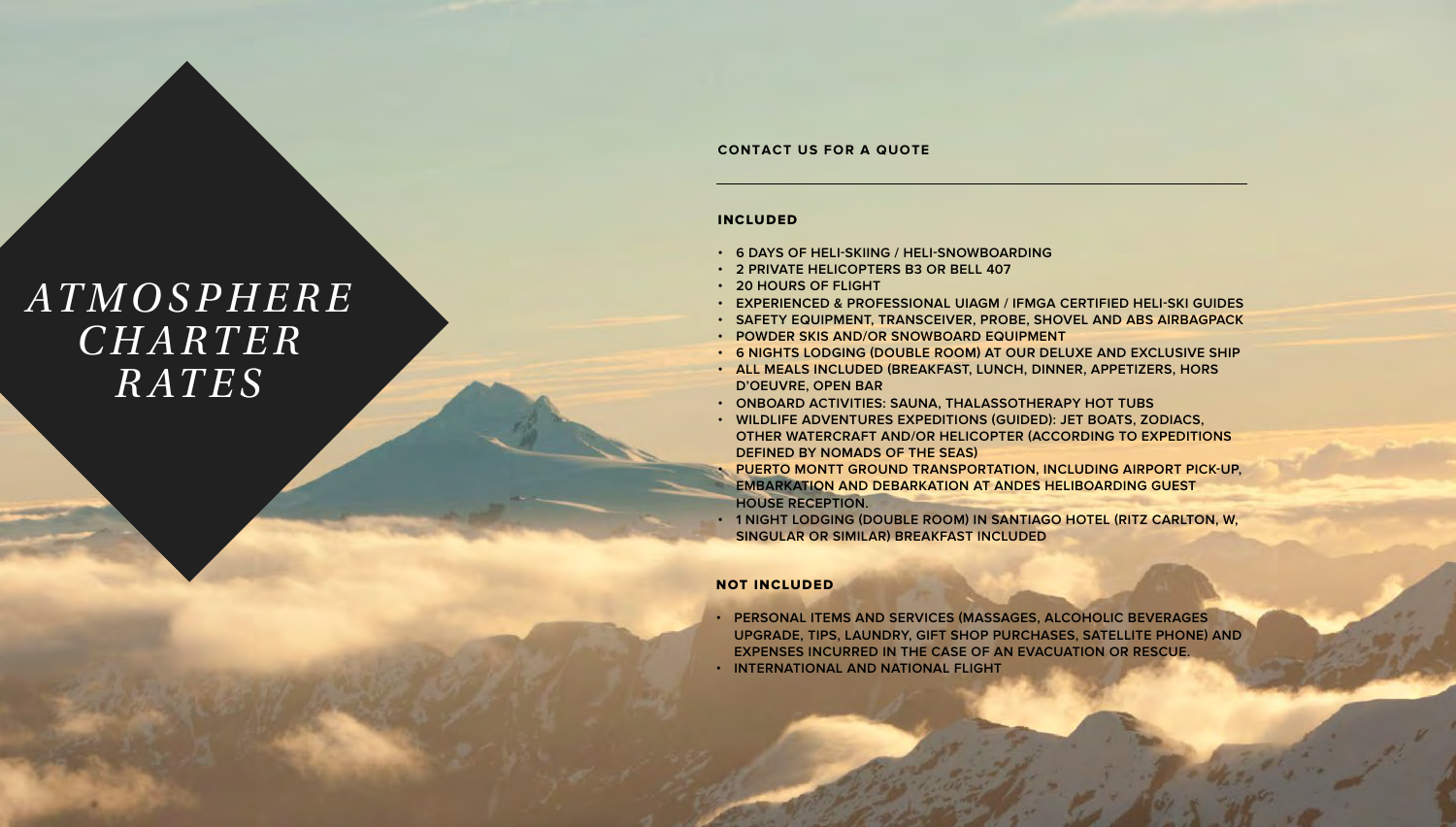

### **TERMS OF PAYMENT**

### DEPOSIT

Must be paid at the moment the reservation has been requested, corresponding to 50% of the total amount.

### **NOT REFUNDABLE DEPOSIT**

**BALANCE** Must be paid 45 days before the arrival date.

### DEADLINE RESERVATIONS

For reservation requested within less than 45 days prior to the arrival date, the full amount must be prepaid in order to confirm.

### **INSURANCES**

Before departure, we suggest our clients purchase trip or holiday cancellation insurance as well as medical, personal and travel insurance to cover you while skiing in Chile. The insurances should include the emergency by helicopter evacuation.

### **BANK DETAILS**

|                                | <b>ACCOUNT OWNER</b> Turismo Chili Tour Ltda |
|--------------------------------|----------------------------------------------|
| SOCIETY RUT 77998260 - 2       |                                              |
| $BA\overline{NK}$              | <b>BCI</b>                                   |
| <b>DIRRECCION</b>              | Avenida Cuarto Centenario 914,               |
|                                | Las Condes, Santiago, Chile                  |
| <b>ACCOUNT NUMBER 29665043</b> |                                              |
| <b>SWIFT</b>                   | <b>CREDCLRM</b>                              |